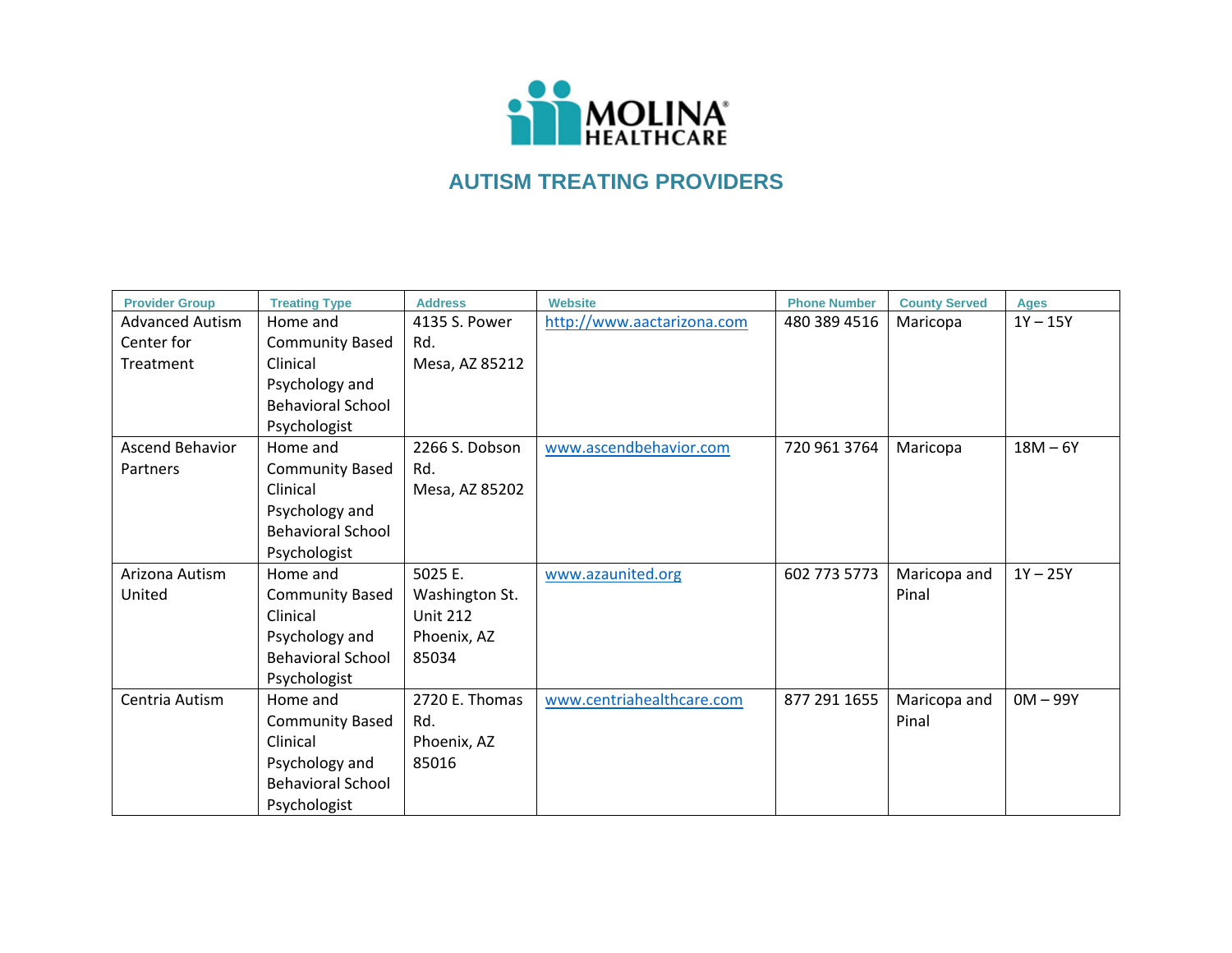

| Devereux    | Home, School and         | 2025 N. 3rd St. | www.devereux.org     | 480 338 0421 | Maricopa and | $6Y - 17Y$  |
|-------------|--------------------------|-----------------|----------------------|--------------|--------------|-------------|
|             | <b>Community Based</b>   | Ste 250         |                      |              | Pinal        |             |
|             | Clinical                 | Phoenix, AZ     |                      |              |              |             |
|             | Psychology and           | 85004           |                      |              |              |             |
|             | <b>Behavioral School</b> |                 |                      |              |              |             |
|             | Psychologist             |                 |                      |              |              |             |
| HopeBridge  | <b>Community Based</b>   | 2001 W. Orange  | www.hopebridge.com   | 855 324 0885 | Maricopa and | $15M - 10Y$ |
|             | Clinical                 | Grove Rd. Ste   |                      |              | Pima         |             |
|             | Psychology               | 500             |                      |              |              |             |
|             |                          | Tucson, AZ      |                      |              |              |             |
|             |                          | 85704           |                      |              |              |             |
| HopeBridge  | <b>Community Based</b>   | 8915 S. Hart    | www.hopebridge.com   | 855 324 0885 | Maricopa     | $15M - 10Y$ |
|             | Clinical                 | Avenue          |                      |              |              |             |
|             | Psychology               | Tempe, AZ       |                      |              |              |             |
|             |                          | 85284           |                      |              |              |             |
| Hope Group  | Home and                 | 4530 E.         | www.hopegroupaz.com  | 480 610 6981 | Maricopa and | $2Y - 20Y$  |
|             | <b>Community Based</b>   | Muirwood Dr.    |                      |              | Pima         |             |
|             | Clinical                 | Ste 103         |                      |              |              |             |
|             | Psychology               | Phoenix, AZ     |                      |              |              |             |
|             |                          | 85048           |                      |              |              |             |
| Open Hearts | Home and                 | 4414 N. 19th    | www.openheartsaz.org | 602 285 5550 | Maricopa     | $5Y - 99M$  |
|             | <b>Community Based</b>   | Ave.            |                      |              |              |             |
|             |                          | Phoenix, AZ     |                      |              |              |             |
|             |                          | 85015           |                      |              |              |             |
|             |                          |                 |                      |              |              |             |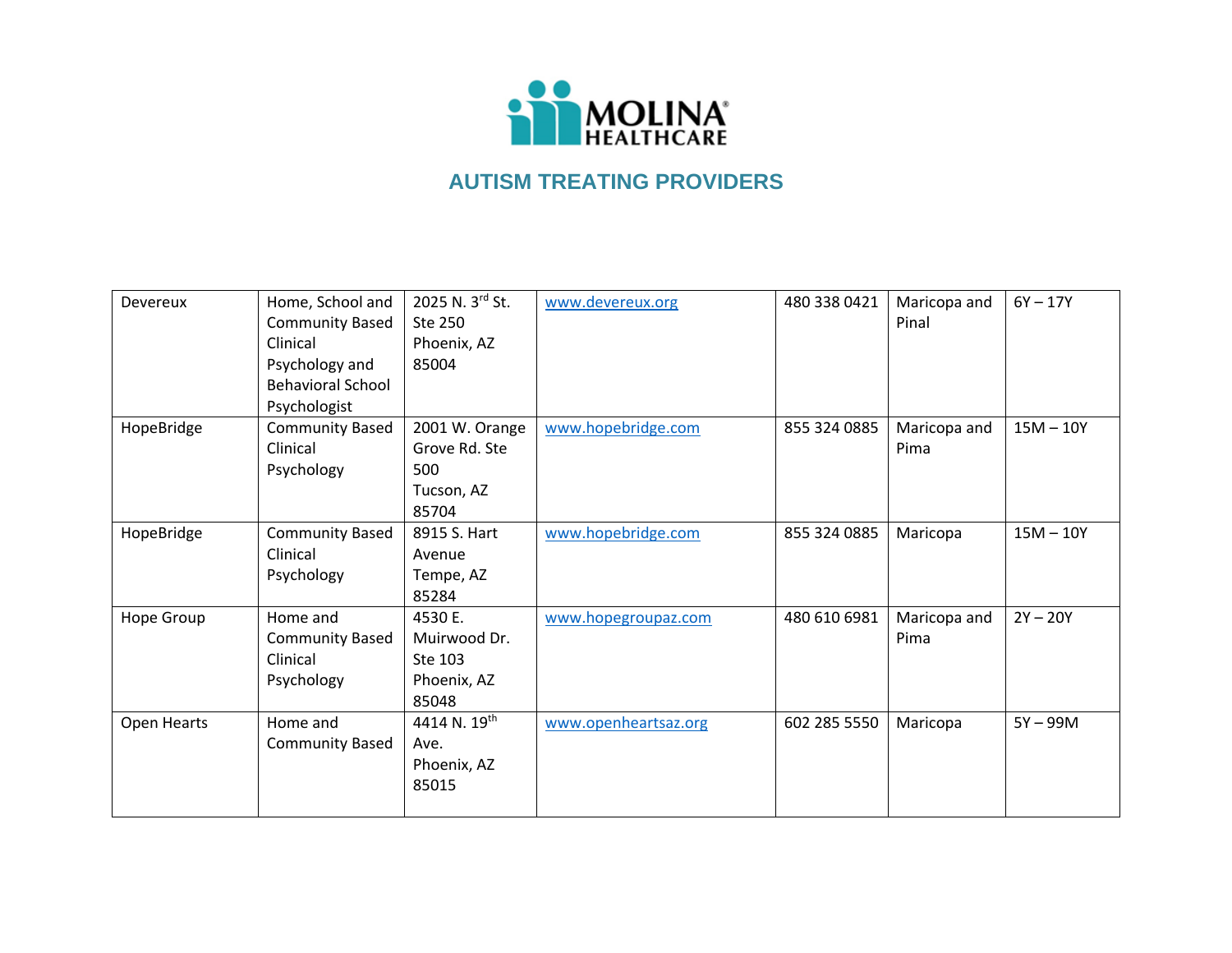

| Pathways               | Home and                 | 3295 W. Ina Rd.           | www.pathwaysofaz.com | 520 748 7108 | Maricopa and | $OM - 99Y$ |
|------------------------|--------------------------|---------------------------|----------------------|--------------|--------------|------------|
|                        | <b>Community Based</b>   | Ste 150                   |                      |              | Pima         |            |
|                        | Clinical                 | Tucson, AZ                |                      |              |              |            |
|                        | Psychology               | 85741                     |                      |              |              |            |
| Pathways               | Home and                 | 2830 W.                   | www.pathwaysofaz.com | 520 748 7108 | Maricopa and | $OM - 99Y$ |
|                        | <b>Community Based</b>   | Glendale Ave.             |                      |              | Pima         |            |
|                        | Clinical                 | Ste 16                    |                      |              |              |            |
|                        | Psychology               | Phoenix, AZ               |                      |              |              |            |
|                        |                          | 85051                     |                      |              |              |            |
| <b>SEEK Arizona</b>    | Home and                 | 1830 S. Alma              | www.seekarizona.org  | 480 902 0771 | Maricopa     | $3Y - 10Y$ |
|                        | <b>Community Based</b>   | School Rd. Ste            |                      |              |              |            |
|                        | Clinical                 | 130                       |                      |              |              |            |
|                        | Psychology               | Mesa, AZ 85210            |                      |              |              |            |
| Southwest              | Home and                 | 3450 N. 3rd St.           | www.saceaz.org       | 602 468 3430 | Maricopa     | $OM - 99Y$ |
| Behavioral and         | <b>Community Based</b>   | Phoenix, AZ               |                      |              |              |            |
| <b>Health Services</b> | Clinical                 | 85012                     |                      |              |              |            |
|                        | Psychology and           |                           |                      |              |              |            |
|                        | <b>Behavioral School</b> |                           |                      |              |              |            |
|                        | Psychologist             |                           |                      |              |              |            |
| Touchstone             | Home and                 | 15648 N. 35 <sup>th</sup> | www.touchstonebh.org | 866 207 3882 | Maricopa     | $5Y - 99Y$ |
| Health                 | <b>Community Based</b>   | Avenue                    |                      |              |              |            |
|                        | Clinical                 | Phoenix, AZ               |                      |              |              |            |
|                        | Psychology               | 85053                     |                      |              |              |            |
|                        |                          |                           |                      |              |              |            |
|                        |                          |                           |                      |              |              |            |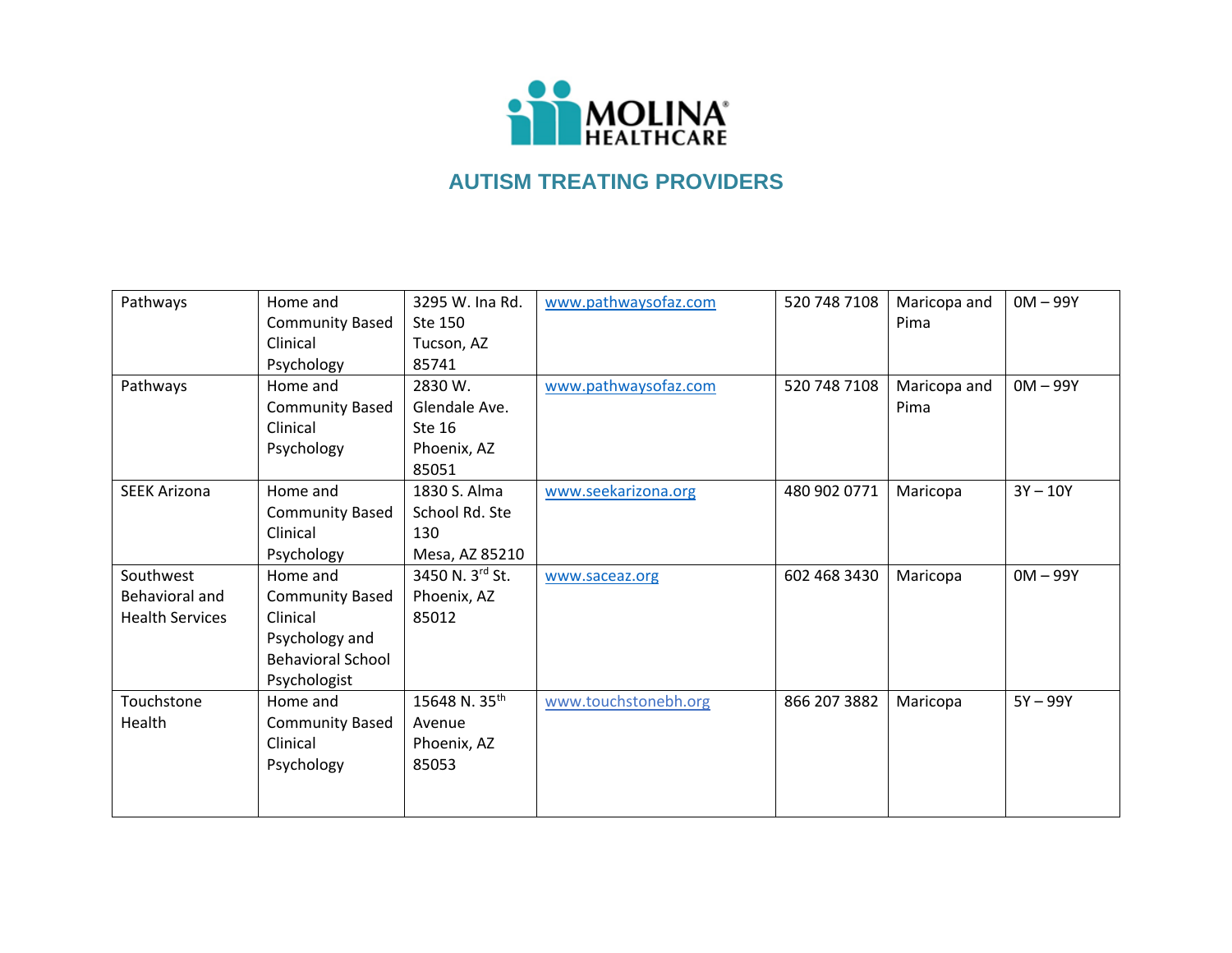

| A New Leaf              | Home, Clinic and       | 868 E.                        | https://www.turnanewleaf.org/ | 480 969 4024 | Maricopa  | $5Y - 21Y$ |
|-------------------------|------------------------|-------------------------------|-------------------------------|--------------|-----------|------------|
|                         | <b>Community Based</b> | University Dr.                |                               |              |           |            |
|                         | Clinical               | Mesa, AZ 85203                |                               |              |           |            |
|                         | Psychology             |                               |                               |              |           |            |
| Arizona Children's      | Home and               | 3636 N. Central               | www.arizonaschildren.org      | 800 944 7611 | Statewide | $OM - 18Y$ |
| Association             | <b>Community Based</b> | Ave.                          |                               |              |           |            |
|                         | Clinical               | Ste 200 & 300                 |                               |              |           |            |
|                         | Psychology             | Phoenix, AZ                   |                               |              |           |            |
|                         |                        | 85012                         |                               |              |           |            |
| <b>Ebony House</b>      | <b>Clinic Based</b>    | 6222 S. 13th St.              | http://ebonyhouseinc.org/     | 602 276 4288 | Maricopa  | $5Y - 21Y$ |
|                         | Clinical               | Phoenix, AZ                   |                               |              |           |            |
|                         | Psychology             | 85042                         |                               |              |           |            |
| Chicanos Por La         | <b>Clinic Based</b>    | 1112 E. Buckeye               | https://cplc.org/             | 602 257 0700 | Maricopa  | $OM - 99Y$ |
| Causa                   | Clinical               | Rd.                           |                               |              |           |            |
|                         | Psychology             | Phoenix, AZ                   |                               |              |           |            |
|                         |                        | 85034                         |                               |              |           |            |
| Child and Family        | <b>Clinic Based</b>    | 10439 S. 51 <sup>st</sup> St. | www.cfss.com                  | 480 635 9944 | Maricopa  | $OM - 99Y$ |
| <b>Support Services</b> | Clinical               | Ste 100                       |                               |              |           |            |
|                         | Psychology             | Phoenix, AZ                   |                               |              |           |            |
|                         |                        | 85044                         |                               |              |           |            |
| <b>Black Family and</b> | <b>Clinic Based</b>    | 1522 E.                       | www.bfcsfamily.org            | 602 243 1773 | Maricopa  | $OM - 99Y$ |
| Children's              | Clinical               | Southern Ave                  |                               |              |           |            |
| Services                | Psychology             | Phoenix, AZ                   |                               |              |           |            |
|                         |                        | 85042                         |                               |              |           |            |
|                         |                        |                               |                               |              |           |            |